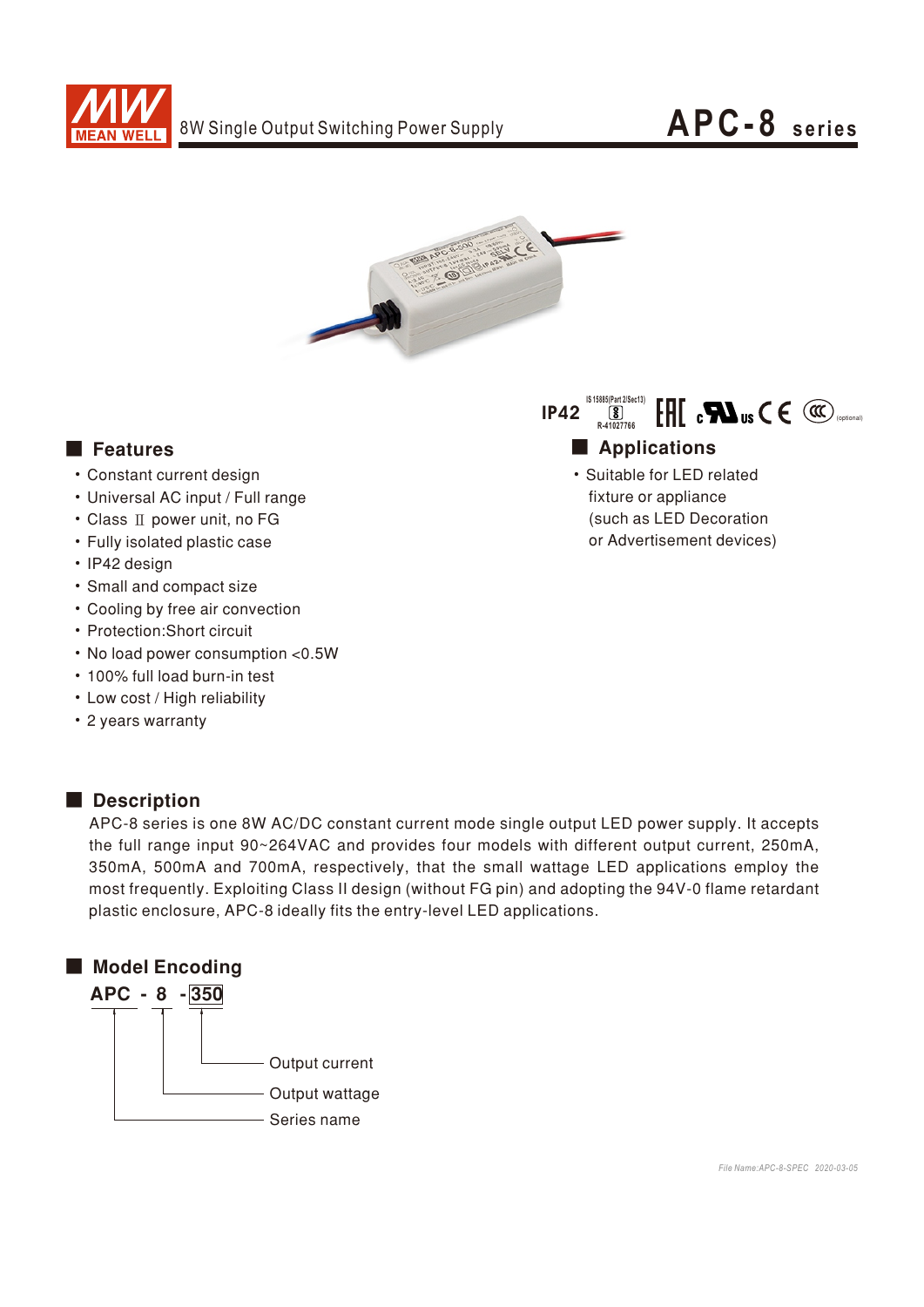

## **SPECIFICATION**

| <b>MODEL</b>                      |                                                                                                                                                                                                                                                                                                                                                                                                                                                                                                                                                                                                                                                                                                                                                                                                                                                                                                                                                                                                                                                                                                                                                                                                                                                                         | APC-8-250                                                                                                                  | APC-8-350  | APC-8-500  | APC-8-700 |
|-----------------------------------|-------------------------------------------------------------------------------------------------------------------------------------------------------------------------------------------------------------------------------------------------------------------------------------------------------------------------------------------------------------------------------------------------------------------------------------------------------------------------------------------------------------------------------------------------------------------------------------------------------------------------------------------------------------------------------------------------------------------------------------------------------------------------------------------------------------------------------------------------------------------------------------------------------------------------------------------------------------------------------------------------------------------------------------------------------------------------------------------------------------------------------------------------------------------------------------------------------------------------------------------------------------------------|----------------------------------------------------------------------------------------------------------------------------|------------|------------|-----------|
| <b>OUTPUT</b>                     | <b>RATED CURRENT</b>                                                                                                                                                                                                                                                                                                                                                                                                                                                                                                                                                                                                                                                                                                                                                                                                                                                                                                                                                                                                                                                                                                                                                                                                                                                    | 250 <sub>m</sub> A                                                                                                         | 350mA      | 500mA      | 700mA     |
|                                   | <b>OPERATING VOLTAGE RANGE Note.4</b>                                                                                                                                                                                                                                                                                                                                                                                                                                                                                                                                                                                                                                                                                                                                                                                                                                                                                                                                                                                                                                                                                                                                                                                                                                   | $16 - 32V$                                                                                                                 | $11 - 23V$ | $8 - 16V$  | $6 - 11V$ |
|                                   | <b>RATED POWER</b>                                                                                                                                                                                                                                                                                                                                                                                                                                                                                                                                                                                                                                                                                                                                                                                                                                                                                                                                                                                                                                                                                                                                                                                                                                                      | 8W                                                                                                                         | 8.05W      | 8W         | 7.7W      |
|                                   | RIPPLE & NOISE (max.) Note.2 350mVp-p                                                                                                                                                                                                                                                                                                                                                                                                                                                                                                                                                                                                                                                                                                                                                                                                                                                                                                                                                                                                                                                                                                                                                                                                                                   |                                                                                                                            | 300mVp-p   | 300mVp-p   | 250mVp-p  |
|                                   | NO LOAD OUTPUT VOLTAGE(max.) 38V                                                                                                                                                                                                                                                                                                                                                                                                                                                                                                                                                                                                                                                                                                                                                                                                                                                                                                                                                                                                                                                                                                                                                                                                                                        |                                                                                                                            | <b>29V</b> | <b>24V</b> | 17V       |
|                                   | <b>CURRENT ACCURACY</b>                                                                                                                                                                                                                                                                                                                                                                                                                                                                                                                                                                                                                                                                                                                                                                                                                                                                                                                                                                                                                                                                                                                                                                                                                                                 | ±8.0%                                                                                                                      |            |            |           |
|                                   | <b>SETUP, RISE TIME</b>                                                                                                                                                                                                                                                                                                                                                                                                                                                                                                                                                                                                                                                                                                                                                                                                                                                                                                                                                                                                                                                                                                                                                                                                                                                 | 500ms, 180ms / 230VAC<br>3000ms, 150ms / 115VAC at full load                                                               |            |            |           |
|                                   | HOLD UP TIME (Typ.)                                                                                                                                                                                                                                                                                                                                                                                                                                                                                                                                                                                                                                                                                                                                                                                                                                                                                                                                                                                                                                                                                                                                                                                                                                                     | 20ms/230VAC at full load                                                                                                   |            |            |           |
| <b>INPUT</b>                      | <b>VOLTAGE RANGE Note.3</b>                                                                                                                                                                                                                                                                                                                                                                                                                                                                                                                                                                                                                                                                                                                                                                                                                                                                                                                                                                                                                                                                                                                                                                                                                                             | $90 \sim 264$ VAC<br>$127 \sim 370$ VDC (Note.5)                                                                           |            |            |           |
|                                   | <b>FREQUENCY RANGE</b>                                                                                                                                                                                                                                                                                                                                                                                                                                                                                                                                                                                                                                                                                                                                                                                                                                                                                                                                                                                                                                                                                                                                                                                                                                                  | $47 - 63$ Hz                                                                                                               |            |            |           |
|                                   | EFFICIENCY(Typ.)                                                                                                                                                                                                                                                                                                                                                                                                                                                                                                                                                                                                                                                                                                                                                                                                                                                                                                                                                                                                                                                                                                                                                                                                                                                        | 82.5%                                                                                                                      | 81.5%      | 81%        | 80%       |
|                                   | <b>AC CURRENT</b>                                                                                                                                                                                                                                                                                                                                                                                                                                                                                                                                                                                                                                                                                                                                                                                                                                                                                                                                                                                                                                                                                                                                                                                                                                                       | 0.15A/230VAC;0.3A/115VAC                                                                                                   |            |            |           |
|                                   | <b>INRUSH CURRENT(Typ.)</b>                                                                                                                                                                                                                                                                                                                                                                                                                                                                                                                                                                                                                                                                                                                                                                                                                                                                                                                                                                                                                                                                                                                                                                                                                                             | COLD START 70A(twidth=120µs measured at 50% Ipeak) at 230VAC                                                               |            |            |           |
|                                   | <b>LEAKAGE CURRENT</b>                                                                                                                                                                                                                                                                                                                                                                                                                                                                                                                                                                                                                                                                                                                                                                                                                                                                                                                                                                                                                                                                                                                                                                                                                                                  | 0.25mA / 240VAC                                                                                                            |            |            |           |
| <b>PROTECTION</b>                 | <b>SHORT CIRCUIT</b>                                                                                                                                                                                                                                                                                                                                                                                                                                                                                                                                                                                                                                                                                                                                                                                                                                                                                                                                                                                                                                                                                                                                                                                                                                                    | Hiccup mode, recovers automatically after fault condition is removed.                                                      |            |            |           |
| <b>ENVIRONMENT</b>                | <b>WORKING TEMP.</b>                                                                                                                                                                                                                                                                                                                                                                                                                                                                                                                                                                                                                                                                                                                                                                                                                                                                                                                                                                                                                                                                                                                                                                                                                                                    | -30 ~ 70 $\degree$ C (Refer to "Derating Curve")                                                                           |            |            |           |
|                                   | <b>WORKING HUMIDITY</b>                                                                                                                                                                                                                                                                                                                                                                                                                                                                                                                                                                                                                                                                                                                                                                                                                                                                                                                                                                                                                                                                                                                                                                                                                                                 | 20~90% RH non-condensing                                                                                                   |            |            |           |
|                                   | <b>STORAGE TEMP., HUMIDITY</b>                                                                                                                                                                                                                                                                                                                                                                                                                                                                                                                                                                                                                                                                                                                                                                                                                                                                                                                                                                                                                                                                                                                                                                                                                                          | $-40 \sim +80^{\circ}$ C, 10 ~ 95% RH                                                                                      |            |            |           |
|                                   | <b>TEMP, COEFFICIENT</b>                                                                                                                                                                                                                                                                                                                                                                                                                                                                                                                                                                                                                                                                                                                                                                                                                                                                                                                                                                                                                                                                                                                                                                                                                                                | $\pm 0.2\%$ /°C (0~45°C)                                                                                                   |            |            |           |
|                                   | <b>VIBRATION</b>                                                                                                                                                                                                                                                                                                                                                                                                                                                                                                                                                                                                                                                                                                                                                                                                                                                                                                                                                                                                                                                                                                                                                                                                                                                        | 10 ~ 500Hz, 2G 10min./1cycle, period for 60min. each along X, Y, Z axes                                                    |            |            |           |
|                                   | <b>SAFETY STANDARDS Note.7</b>                                                                                                                                                                                                                                                                                                                                                                                                                                                                                                                                                                                                                                                                                                                                                                                                                                                                                                                                                                                                                                                                                                                                                                                                                                          | UL8750, CSA C22.2 No.250.0-08, BIS IS15885, EAC TP TC 004 approved;<br>design refer to EN 62368-1, EN61347-1, EN61347-2-13 |            |            |           |
| <b>SAFETY &amp;</b><br><b>EMC</b> | <b>WITHSTAND VOLTAGE</b>                                                                                                                                                                                                                                                                                                                                                                                                                                                                                                                                                                                                                                                                                                                                                                                                                                                                                                                                                                                                                                                                                                                                                                                                                                                | I/P-O/P:3.75KVAC                                                                                                           |            |            |           |
|                                   | <b>ISOLATION RESISTANCE</b>                                                                                                                                                                                                                                                                                                                                                                                                                                                                                                                                                                                                                                                                                                                                                                                                                                                                                                                                                                                                                                                                                                                                                                                                                                             | I/P-O/P:>100M Ohms / 500VDC / 25℃/70% RH                                                                                   |            |            |           |
|                                   | <b>EMC EMISSION</b>                                                                                                                                                                                                                                                                                                                                                                                                                                                                                                                                                                                                                                                                                                                                                                                                                                                                                                                                                                                                                                                                                                                                                                                                                                                     | Compliance to EN55032, EN61000-3-2 Class A, EN61000-3-3, EAC TP TC 020                                                     |            |            |           |
|                                   | <b>EMC IMMUNITY</b>                                                                                                                                                                                                                                                                                                                                                                                                                                                                                                                                                                                                                                                                                                                                                                                                                                                                                                                                                                                                                                                                                                                                                                                                                                                     | Compliance to EN55024, EN61000-4-2, 3, 4, 5, 6, 8, 11; light industry level(surge 2KV), criteria A, EAC TP TC 020          |            |            |           |
|                                   | <b>MTBF</b>                                                                                                                                                                                                                                                                                                                                                                                                                                                                                                                                                                                                                                                                                                                                                                                                                                                                                                                                                                                                                                                                                                                                                                                                                                                             | 2275.8K hrs min. MIL-HDBK-217F (25°C)                                                                                      |            |            |           |
| <b>OTHERS</b>                     | <b>DIMENSION</b>                                                                                                                                                                                                                                                                                                                                                                                                                                                                                                                                                                                                                                                                                                                                                                                                                                                                                                                                                                                                                                                                                                                                                                                                                                                        | 60*30*23.5mm(L*W*H)                                                                                                        |            |            |           |
|                                   | <b>PACKING</b>                                                                                                                                                                                                                                                                                                                                                                                                                                                                                                                                                                                                                                                                                                                                                                                                                                                                                                                                                                                                                                                                                                                                                                                                                                                          | 0.05Kg;144pcs/7.6Kg/0.70CUFT                                                                                               |            |            |           |
| <b>NOTE</b>                       | 1. All parameters NOT specially mentioned are measured at 230VAC input, rated load and 25°C of ambient temperature.<br>2. Ripple & noise are measured at 20MHz of bandwidth by using a 12" twisted pair-wire terminated with a 0.1uf & 47uf parallel capacitor.<br>3. Derating may be needed under low input voltage, please check the static characteristic for more details.<br>4. Constant current operation region is within 50% ~100% rated output voltage. This is the suitable operation region for LED related applications, but please<br>reconfirm special electrical requirements for some specific system design.<br>5. When applying DC voltage for input, please connect the brown input wire to the positive side whereas blue input wire to the negative side.<br>6. The unit might not be suitable for lighting applications in EU countries. Please check with your local authorities for the possible use of the unit.<br>7. The model certified for CCC(GB19510.14, GB19510.1, GB17743 and GB17625.1) is an optional model . Please contact MEAN WELL for details.<br>8. The ambient temperature derating of $3.5^{\circ}$ C/1000m with fanless models and of $5^{\circ}$ C/1000m with fan models for operating altitude higher than 2000m(6500ft). |                                                                                                                            |            |            |           |
|                                   | 9. For any application note and IP water proof function installation caution, please refer our user manual before using.<br>https://www.meanwell.com/Upload/PDF/LED EN.pdf                                                                                                                                                                                                                                                                                                                                                                                                                                                                                                                                                                                                                                                                                                                                                                                                                                                                                                                                                                                                                                                                                              |                                                                                                                            |            |            |           |